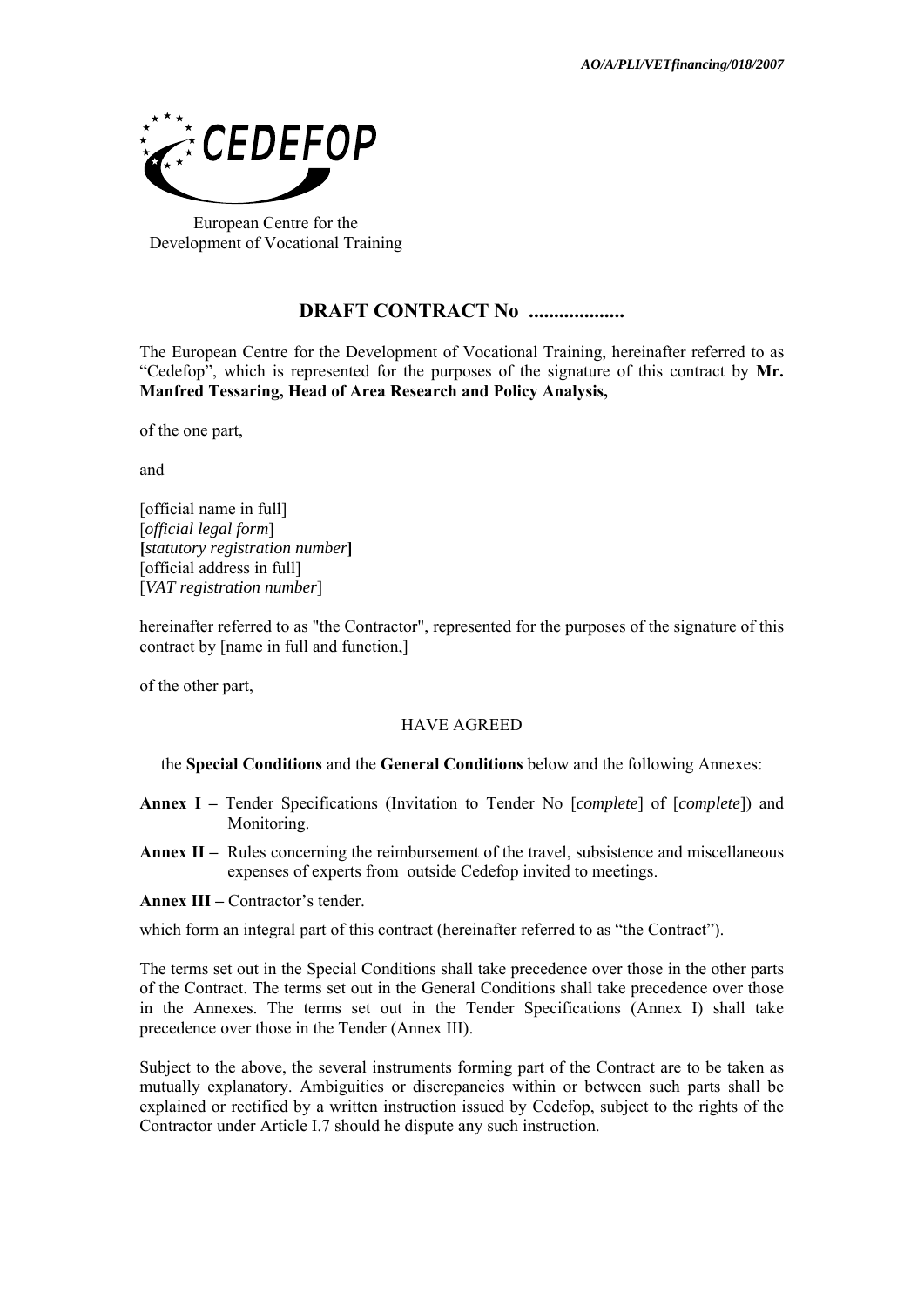# **I – SPECIAL CONDITIONS**

# **ARTICLE I.1 - SUBJECT**

- **I.1.1.** The subject of the Contract is **'VET financing mechanisms in selected EU member states'** in accordance with the conditions laid down in this contract and the annexes thereto and as set out in Annex I.
- **I.1.2.** The Contractor shall execute the tasks assigned to him in accordance with the Tender Specifications annexed to the Contract (Annex I).

# **ARTICLE I.2 - DURATION**

- **I.2.1.** The Contract shall enter into force on the date on which it is signed by the last contracting part.
- **I.2.2.** Execution of the tasks may under no circumstances begin before the date on which the Contract enters into force.
- **I.2.3.** The duration of the tasks shall not exceed **12 months**. This period and all other periods specified in the Contract are calculated in calendar days. Execution of the tasks shall start from the date of entry into force of the Contract. The period of execution of the tasks may be extended only with the express written agreement of the parties before such period elapses.

# **ARTICLE I.3 – CONTRACT PRICE**

- **I.3.1** The total amount to be paid by Cedefop under the Contract shall be EUR [amount in figures and in words] covering all tasks executed.
- **I.3.2** The total amount referred to in the above paragraph shall be fixed and not subject to revision.
- **I.3.3.** In addition to the total amount specified in Article I.3.1, travel, subsistence and shipment expenses shall be reimbursed in accordance with Annex II.

# **ARTICLE I.4 – PAYMENT PERIODS AND FORMALITIES**

Payments under the Contract shall be made in accordance with Article II.4. Payments shall be executed only if the Contractor has fulfilled all his contractual obligations by the date on which the invoice is submitted. Payment requests may not be made if payments for previous periods have not been executed as a result of default or negligence on the part of the **Contractor** 

# **I.4.1.** Pre-financing:

Following signature of the Contract by the last contracting party, within 30 days of the receipt by Cedefop of a request for pre-financing with a relevant invoice, a pre-financing payment, equal to 30 % of the total amount referred to in Article I.3, shall be made.]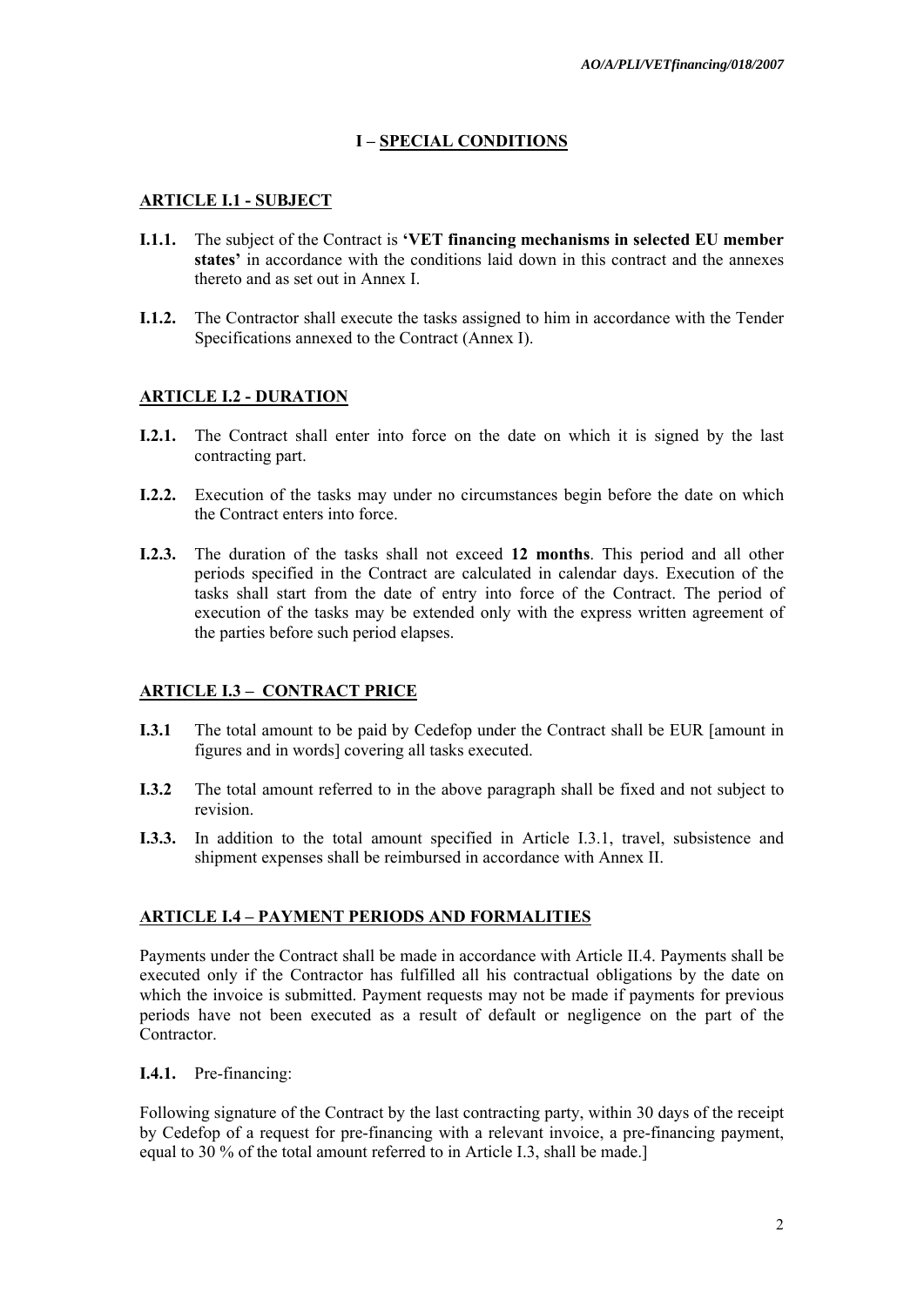#### **I.4.2** Interim payment:

Requests for interim payment by the Contractor shall be admissible if accompanied by :

- an interim report in accordance with the instructions laid down in Annex I
- the relevant invoices

Cedefop shall have forty-five days from receipt to approve or reject the above documents, and the Contractor shall have forty-five days in which to submit additional information or a new report.

Within thirty days of the date on which the above documents are approved by Cedefop, an interim payment corresponding to the relevant invoice(s) equal to 30 % of the total amount referred to in Article I.3.1 shall be made.

**I.4.3.** Payment of the balance:

The request for payment of the balance of the Contractor shall be admissible if accompanied by

- the final report in accordance with the instructions laid down in Annex I
- $\bullet$  the relevant invoice(s)

Cedefop shall have forty-five days from receipt to approve or reject the above documents, and the Contractor shall have forty-five days in which to submit additional information or a new report.

Within thirty days of the date on which the above documents are approved by Cedefop, payment of the balance corresponding to the relevant invoices equal to 40 % of the total amount referred to in Article I.3.1 shall be made.

#### **Invoices must state:**

- $\triangleright$  the price in EUR and the total price excluding VAT
- $\triangleright$  the VAT amount in EUR separately
- $\triangleright$  that the amount invoiced is exempt from VAT under the Articles 3 and 4 of the PPI; the current provisions in Greece shall apply to VAT exemption
- $\triangleright$  the IBAN code and the BIC as identified in the contract (see article I.5 below); in case of change, prior information and a new Financial Identification Form must be duly addressed to Cedefop before the dispatch of the invoice.

## **ARTICLE I.5 – BANK ACCOUNT**

Payments shall be made to the Contractor's bank account denominated in Euro, identified as follows:

Name of bank: [complete] Exact designation of account holder: [complete] IBAN code: [complete]] BIC code: [complete]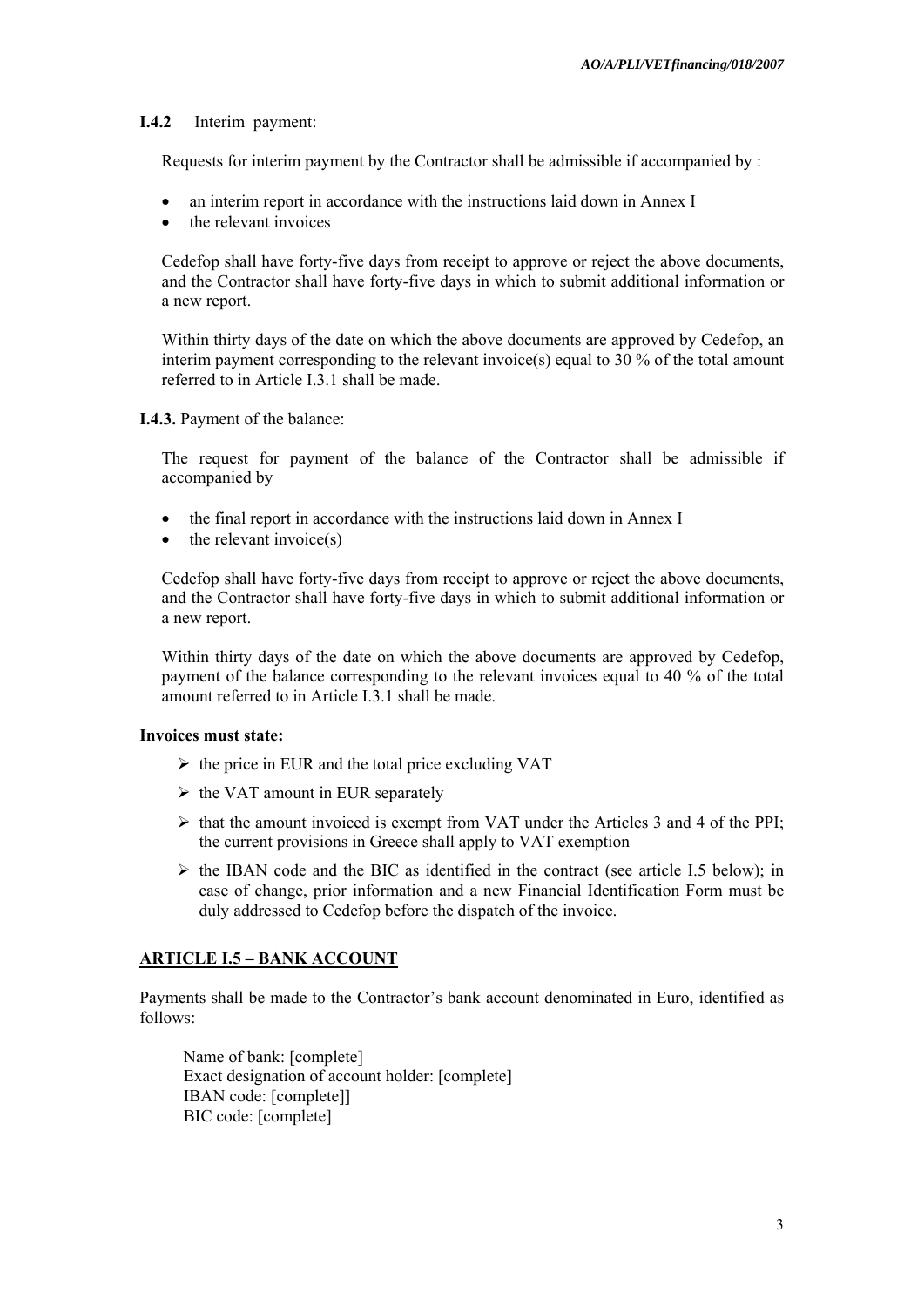# **ARTICLE I.6 – GENERAL ADMINISTRATIVE PROVISIONS**

Any communication relating to the Contract shall be made in writing and shall bear the Contract number. Ordinary mail shall be deemed to have been received by Cedefop on the date on which it is registered by the department responsible indicated below. Communications shall be sent to the following addresses:

# Cedefop:

European Centre for the Development of Vocational Training (Cedefop) Procurement Service (C4T) Office 4.19 PO Box 22427 GR – 55 102 Thessaloniki

Contractor:

Mr/Mrs/Ms [complete] **[**Function**] [***Company name***] [**Official address in full**]**

# **ARTICLE I.7– APPLICABLE LAW AND SETTLEMENT OF DISPUTES**

- **I.7.1.** The Contract shall be governed by the Greek law.
- **I.7.2.** Any dispute between the parties resulting from the interpretation or application of the Contract which cannot be settled amicably shall be brought before the courts of Thessaloniki.

# *ARTICLE I.8 – OTHER SPECIAL CONDITIONS*

The following persons are empowered to supervise the performance of the contract:

For Cedefop:

For the Contractor: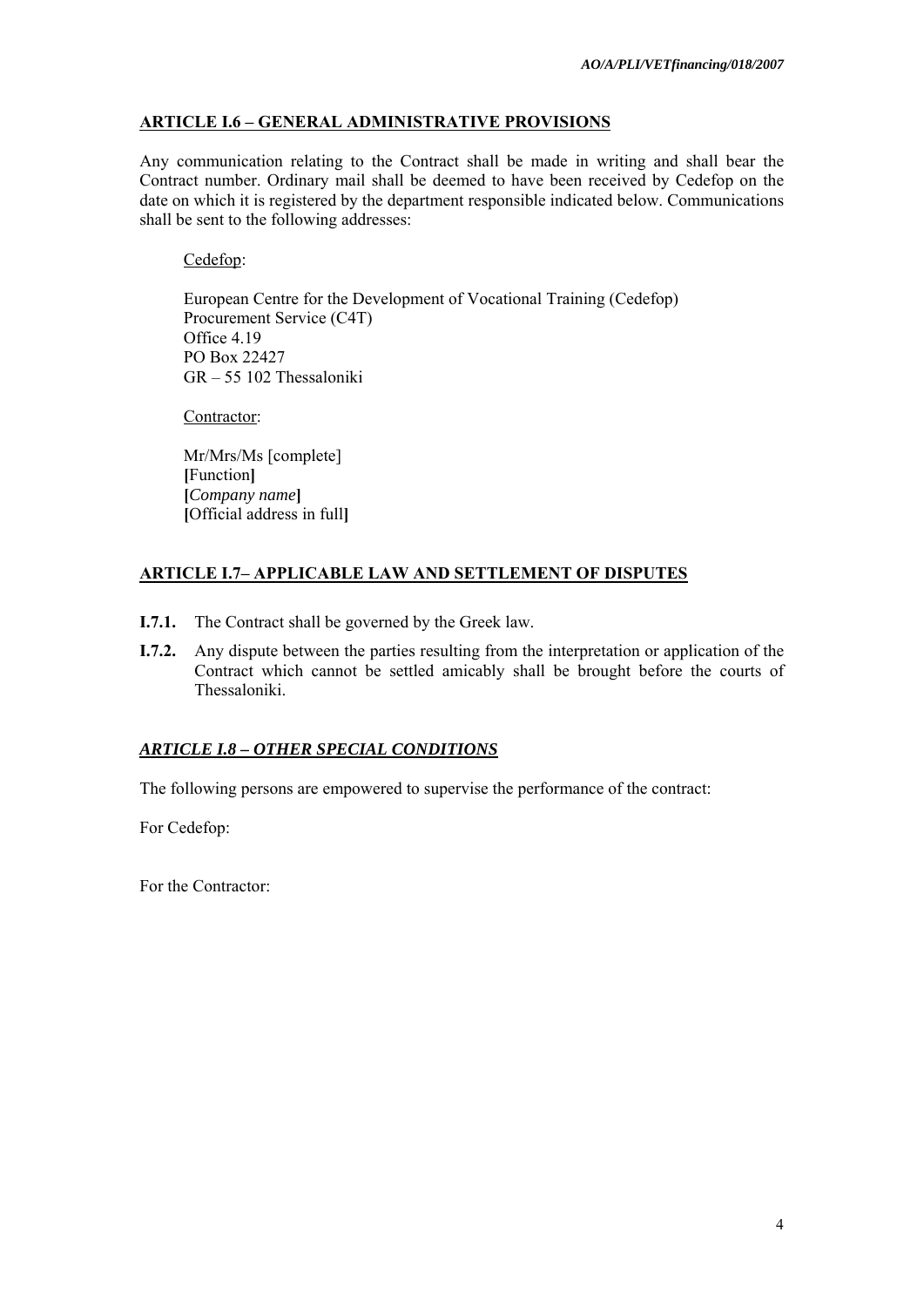## **II – GENERAL CONDITIONS**

#### **ARTICLE II.1 – PERFORMANCE OF THE CONTRACT**

- **II.1.1.** The Contractor shall perform the Contract to the highest professional standards. The Contractor shall have sole responsibility for complying with any legal obligations incumbent on him, notably those resulting from employment, tax and social legislation.
- **II.1.2.** The Contractor shall have sole responsibility for taking the necessary steps to obtain any permit or licence required for performance of the Contract under the laws and regulations in force at the place where the tasks assigned to him are to be executed.
- **II.1.3.** Without prejudice to Article II.3 any reference made to the Contractor's staff in the Contract shall relate exclusively to individuals involved in the performance of the **Contract**
- **II.1.4.** The Contractor must ensure that any staff performing the Contract have the professional qualifications and experience required for the execution of the tasks assigned to him.
- **II.1.5.** The Contractor shall neither represent Cedefop nor behave in any way that would give such an impression. The Contractor shall inform third parties that he does not belong to the European public service.
- **II.1.6.** The Contractor shall have sole responsibility for the staff who execute the tasks assigned to him.

The Contractor shall make provision for the following employment or service relationships with his staff:

- staff executing the tasks assigned to the Contractor may not be given orders direct by Cedefop;
- Cedefop may not under any circumstances be considered to be the staff's employer and the said staff shall undertake not to invoke in respect of Cedefop any right arising from the contractual relationship between Cedefop and the Contractor.
- **II.1.7.** In the event of disruption resulting from the action of a member of the Contractor's staff working on Cedefop premises or in the event of the expertise of a member of the Contractor's staff failing to correspond to the profile required by the Contract, the Contractor shall replace him without delay. Cedefop shall have the right to request the replacement of any such member of staff, stating its reasons for so doing. Replacement staff must have the necessary qualifications and be capable of performing the Contract under the same contractual conditions. The Contractor shall be responsible for any delay in the execution of the tasks assigned to him resulting from the replacement of staff in accordance with this Article.
- **II.1.8.** Should any unforeseen event, action or omission directly or indirectly hamper execution of the tasks, either partially or totally, the Contractor shall immediately and on his own initiative record it and report it to Cedefop. The report shall include a description of the problem and an indication of the date on which it started and of the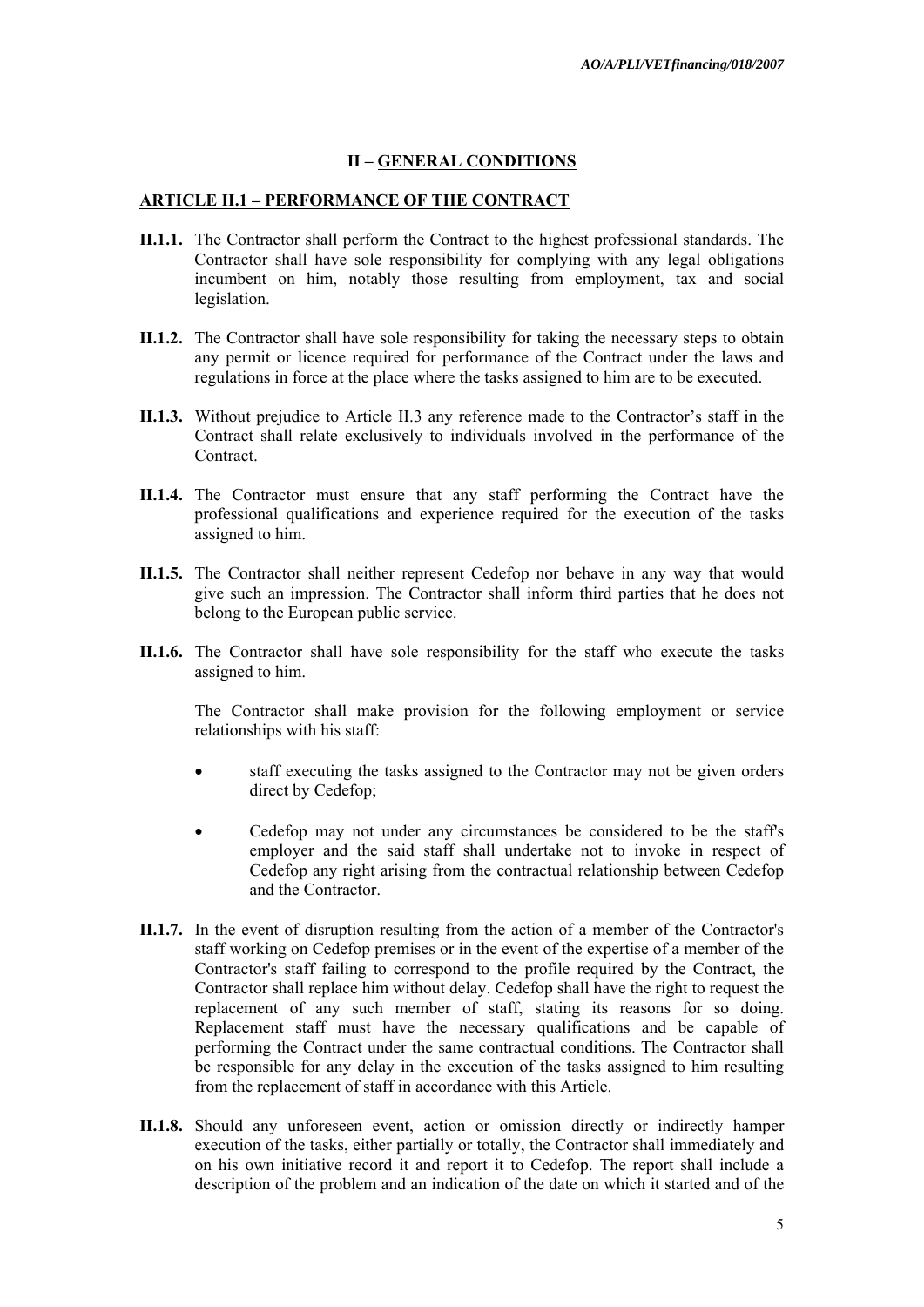remedial action taken by the Contractor to ensure full compliance with his obligations under the Contract. In such event the Contractor shall give priority to solving the problem rather than determining liability.

**II.1.9.** Should the Contractor fail to perform his obligations under the Contract in accordance with the provisions laid down therein, Cedefop may - without prejudice to its right to terminate the Contract - reduce or recover payments in proportion to the scale of the failure. In addition, Cedefop may impose penalties or liquidated damages provided for in Article II.16.

## **ARTICLE II.2 – LIABILITY**

- **II.2.1.** Cedefop shall not be liable for damage sustained by the Contractor in performance of the Contract except in the event of wilful misconduct or gross negligence on the part of Cedefop.
- **II.2.2.** The Contractor shall be liable for any loss or damage caused by himself in performance of the Contract, including in the event of subcontracting under Article II.13. Cedefop shall not be liable for any act or default on the part of the Contractor in performance of the Contract.
- **II.2.3.** The Contractor shall provide compensation in the event of any action, claim or proceeding brought against Cedefop by a third party as a result of damage caused by the Contractor in performance of the Contract.
- **II.2.4.** In the event of any action brought by a third party against Cedefop in connection with performance of the Contract, the Contractor shall assist Cedefop. Expenditure incurred by the Contractor to this end may be borne by Cedefop.
- **II.2.5.** The Contractor shall take out insurance against risks and damage relating to performance of the Contract if required by the relevant applicable legislation. He shall take out supplementary insurance as reasonably required by standard practice in the industry. A copy of all the relevant insurance contracts shall be sent to Cedefop should it so request.

## **ARTICLE II.3 - CONFLICT OF INTERESTS**

**II.3.1.** The Contractor shall take all necessary measures to prevent any situation that could compromise the impartial and objective performance of the Contract. Such conflict of interests could arise in particular as a result of economic interest, political or national affinity, family or emotional ties, or any other relevant connection or shared interest. Any conflict of interests which could arise during performance of the Contract must be notified to Cedefop in writing without delay. In the event of such conflict, the Contractor shall immediately take all necessary steps to resolve it.

 Cedefop reserves the right to verify that such measures are adequate and may require additional measures to be taken, if necessary, within a time limit which it shall set. The Contractor shall ensure that his staff, board and directors are not placed in a situation which could give rise to conflict of interests. Without prejudice to Article II.1 the Contractor shall replace, immediately and without compensation from Cedefop, any member of his staff exposed to such a situation.

**II.3.2.** The Contractor shall abstain from any contact likely to compromise his independence.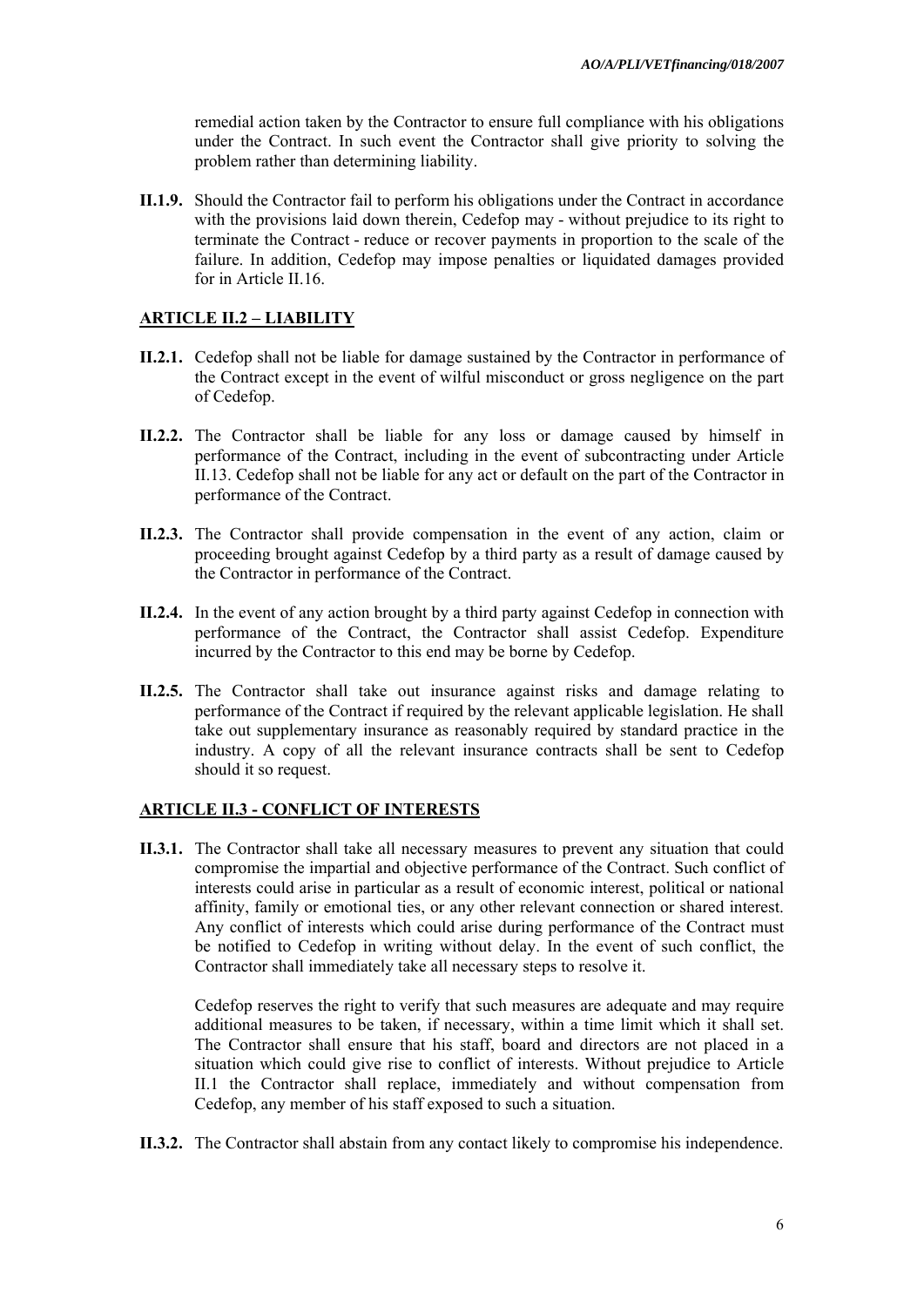- **II.3.3.** The Contractor declares:
	- that he has not made and will not make any offer of any type whatsoever from which an advantage can be derived under the Contract,
	- that he has not granted and will not grant, has not sought and will not seek, has not attempted and will not attempt to obtain, and has not accepted and will not accept, any advantage, financial or in kind, to or from any party whatsoever, where such advantage constitutes an illegal practice or involves corruption, either directly or indirectly, inasmuch as it is an incentive or reward relating to performance of the Contract.
- **II.3.4.** The Contractor shall pass on all the relevant obligations in writing to his staff, board, and directors as well as to third parties involved in performance of the Contract. A copy of the instructions given and the undertakings made in this respect shall be sent to Cedefop should it so request.

## **ARTICLE II.4 – PAYMENTS**

**II.4.1.** Pre-financing :

Where required by Article I.4.1*,* the Contractor shall provide a financial guarantee in the form of a bank guarantee or equivalent supplied by a bank or an authorised financial institution (guarantor) equal to the amount indicated in the same Article to cover prefinancing under the Contract. Such guarantee may be replaced by a joint and several guarantee by a third party.

The guarantor shall pay to Cedefop at its request an amount corresponding to payments made by it to the Contractor which have not yet been covered by equivalent work on his part.

The guarantor shall stand as first-call guarantor and shall not require Cedefop to have recourse against the principal debtor (the Contractor).

The guarantee shall specify that it enters into force at the latest on the date on which the Contractor receives the pre-financing. Cedefop shall release the guarantor from its obligations as soon as the Contractor has demonstrated that any pre-financing has been covered by equivalent work. The guarantee shall be retained until the pre-financing has been deducted from interim payments or payment of the balance to the Contractor. It shall be released the following month. The cost of providing such guarantee shall be borne by the Contractor.

#### **II.4.2.** Interim payment:

At the end of each of the periods indicated in Annex I the Contractor shall submit to Cedefop a formal request for payment accompanied by those of the following documents which are provided for in the Special Conditions:

- $\triangleright$  an interim technical report in accordance with the instructions laid down in Annex I;
- $\triangleright$  the relevant invoices indicating the reference number of the Contract to which they refer;
- $\triangleright$  statements of reimbursable expenses in accordance with Article II.7.

If the report is a condition for payment, on receipt Cedefop shall have the period of time indicated in the Special Conditions in which:

- $\triangleright$  to approve it, with or without comments or reservations, or suspend such period and request additional information; or
- $\triangleright$  to reject it and request a new report.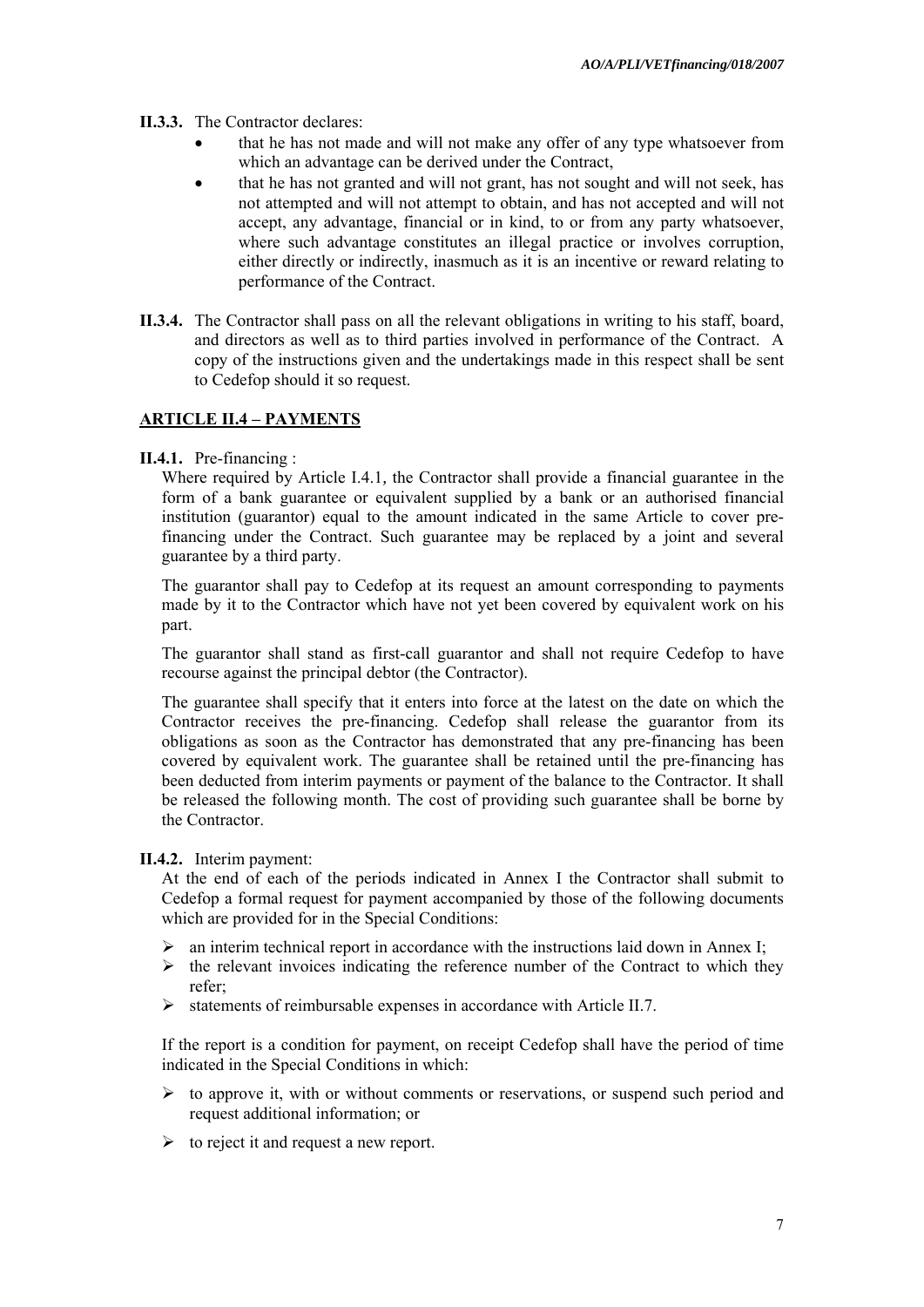If Cedefop does not react within this period, the report shall be deemed to have been approved. Approval of the report does not imply recognition either of its regularity or of the authenticity, completeness or correctness of the declarations or information enclosed.

Where Cedefop requests a new report because the one previously submitted has been rejected, this shall be submitted within the period of time indicated in the Special Conditions. The new report shall likewise be subject to the above provisions.

#### **II.4.3.** Payment of the balance:

Within sixty days of completion of the tasks referred to in Annex I the Contractor shall submit to Cedefop a formal request for payment accompanied by those of the following documents which are provided for in the Special Conditions:

- $\triangleright$  a final technical report in accordance with the instructions laid down in Annex I;
- $\triangleright$  the relevant invoices indicating the reference number of the Contract to which they refer;
- $\triangleright$  statements of reimbursable expenses in accordance with Article II.7.

If the report is a condition for payment, on receipt Cedefop shall have the period of time indicated in the Special Conditions in which:

- $\triangleright$  to approve it, with or without comments or reservations, or suspend such period and request additional information; or
- $\triangleright$  to reject it and request a new report.

If Cedefop does not react within this period, the report shall be deemed to have been approved. Approval of the report does not imply recognition either of its regularity or of the authenticity, completeness or correctness of the declarations and information enclosed.

Where Cedefop requests a new report because the one previously submitted has been rejected, this shall be submitted within the period of time indicated in the Special Conditions. The new report shall likewise be subject to the above provisions.

## **ARTICLE II.5 – GENERAL PROVISIONS CONCERNING PAYMENTS**

- **II.5.1.** Payments shall be deemed to have been made on the date on which Cedefop's account is debited.
- **II.5.2.** The payment periods referred to in Article I.4 may be suspended by Cedefop at any time if it informs the Contractor that his payment request is not admissible, either because the amount is not due or because the necessary supporting documents have not been properly produced. In case of doubt on the eligibility of the expenditure indicated in the payment request, Cedefop may suspend the time limit for payment for the purpose of further verification, including an on-the-spot check, in order to ascertain, prior to payment, that the expenditure is eligible.

Cedefop shall notify the Contractor accordingly by registered letter with acknowledgment of receipt or equivalent. Suspension shall take effect from the date of dispatch of the letter*.* The remainder of the period referred to in Article I.4 shall begin to run again once the suspension has been lifted.

**II.5.3.** In the event of late payment the Contractor may claim interest within two months of receiving the payment. Interest shall be calculated at the rate applied by the European Central Bank to its most recent main refinancing operations (*"the reference rate"*) plus seven percentage points (*"the margin"*). The reference rate in force on the first day of the month in which the payment is due shall apply. Such interest rate is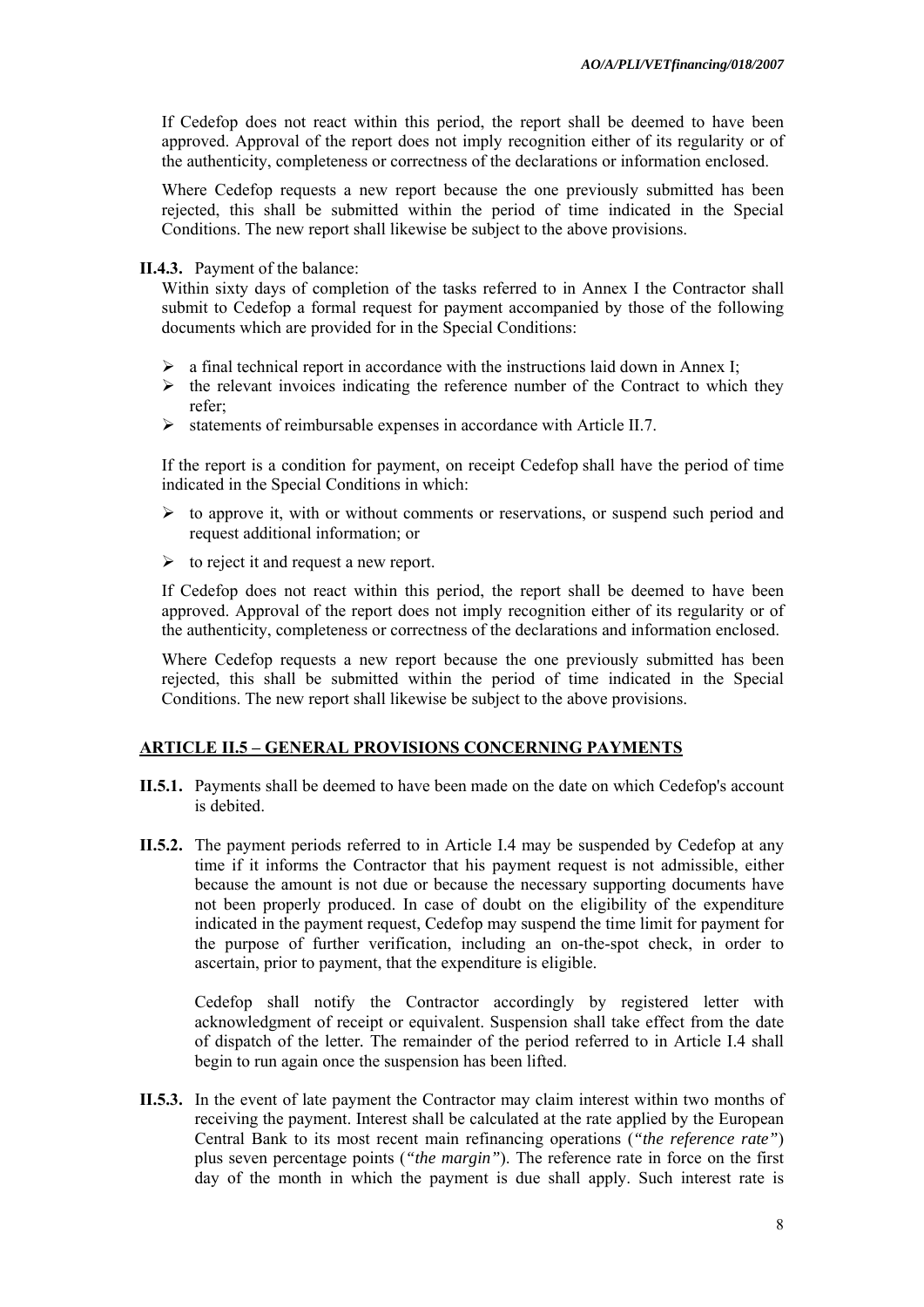published in the C series of the Official Journal of the European Union. Interest shall be payable for the period elapsing from the calendar day following expiry of the time limit for payment up to the day of payment. Suspension of payment by Cedefop may not be deemed to constitute late payment.

#### **ARTICLE II.6 – RECOVERY**

- **II.6.1.** If total payments made exceed the amount actually due under the Contract or if recovery is justified in accordance with the terms of the Contract, the Contractor shall reimburse the appropriate amount in euro on receipt of the debit note, in the manner and within the time limits set by Cedefop.
- **II.6.2.** In the event of failure to pay by the deadline specified in the request for reimbursement, the sum due shall bear interest at the rate indicated in Article II.5.3. Interest shall be payable from the calendar day following the due date up to the calendar day on which the debt is repaid in full.
- **II.6.3.** Cedefop may, after informing the Contractor, recover amounts established as certain, of a fixed amount and due by offsetting, in cases where the Contractor also has a claim on the Communities that is certain, of a fixed amount and due. Cedefop may also claim against the guarantee, where provided for.

## **ARTICLE II.7 - REIMBURSEMENTS**

- **II.7.1.** Where provided by the Special Conditions or by Annex I, Cedefop shall reimburse the expenses which are directly connected with execution of the tasks on production of original supporting documents, including receipts and used tickets.
- **II.7.2.** Travel and subsistence expenses shall be reimbursed, where appropriate, on the basis of the shortest itinerary.
- **II.7.3.** Travel expenses shall be reimbursed as follows:
	- **a)** travel by air shall be reimbursed up to the maximum cost of an economy class ticket at the time of the reservation;
	- **b)** travel by boat or rail shall be reimbursed up to the maximum cost of a first class ticket;
	- **c)** travel by car shall be reimbursed at the rate of one first class rail ticket for the same journey and on the same day;
	- **d)** travel outside Community territory shall be reimbursed under the general conditions stated above provided Cedefop has given its prior written agreement.
- **II.7.4.** Subsistence expenses shall be reimbursed on the basis of a daily allowance as follows:
	- **a)** for journeys of less than 200 km (return trip) no subsistence allowance shall be payable;
	- **b)** daily subsistence allowance shall be payable only on receipt of a supporting document proving that the person concerned was present at the place of destination;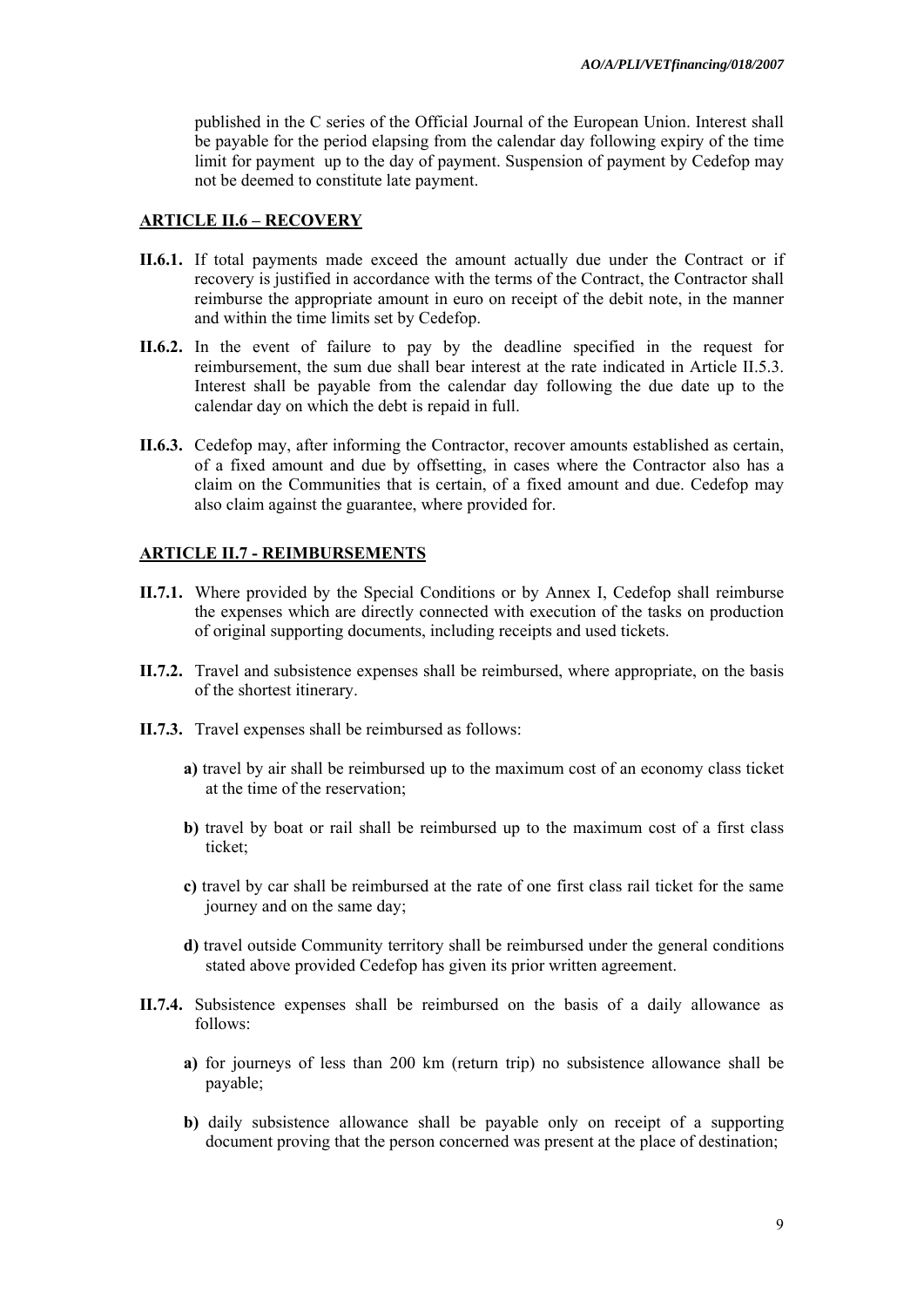- **c)** daily subsistence allowance shall take the form of a flat-rate payment to cover all subsistence expenses, including accommodation, meals, local transport, insurance and sundries;
- **d)** daily subsistence allowance, where applicable, shall be reimbursed at the rate specified in Article I.3.3.
- **II.7.5.** The cost of shipment of equipment or unaccompanied luggage shall be reimbursed provided Cedefop has given prior written authorisation.

## **ARTICLE II.8 – OWNERSHIP OF THE RESULTS - INTELLECTUAL AND INDUSTRIAL PROPERTY**

Any results or rights thereon, including copyright and other intellectual or industrial property rights, obtained in performance of the Contract, shall be owned solely by Cedefop, which may use, publish, assign or transfer them as it sees fit, without geographical or other limitation, except where industrial or intellectual property rights exist prior to the Contract being entered into.

## **ARTICLE II.9 – CONFIDENTIALITY**

- **II.9.1.** The Contractor undertakes to treat in the strictest confidence and not make use of or divulge to third parties any information or documents which are linked to performance of the Contract. The Contractor shall continue to be bound by this undertaking after completion of the tasks.
- **II.9.2.** The Contractor shall obtain from each member of his staff, board and directors an undertaking that they will respect the confidentiality of any information which is linked, directly or indirectly, to execution of the tasks and that they will not divulge to third parties or use for their own benefit or that of any third party any document or information not available publicly, even after completion of the tasks.

## **ARTICLE II.10 - USE, DISTRIBUTION AND PUBLICATION OF INFORMATION**

- **II.10.1.** The Contractor shall authorise Cedefop to process, use, distribute and publish, for whatever purpose, by whatever means and on whatever medium, any data contained in or relating to the Contract, in particular the identity of the Contractor, the subject matter, the duration, the amount paid and the reports.
- **II.10.2.** Unless otherwise provided by the Special Conditions, Cedefop shall not be required to distribute or publish documents or information supplied in performance of the Contract. If it decides not to publish the documents or information supplied, the Contractor may not have them distributed or published elsewhere without prior written authorisation from Cedefop.
- **II.10.3.** Any distribution or publication of information relating to the Contract by the Contractor shall require prior written authorisation from Cedefop and shall mention the amount paid by Cedefop. It shall state that the opinions expressed are those of the Contractor only and do not represent Cedefop's official position.
- **II.10.4.** The use of information obtained by the Contractor in the course of the Contract for purposes other than its performance shall be forbidden, unless Cedefop has specifically given prior written authorisation to the contrary.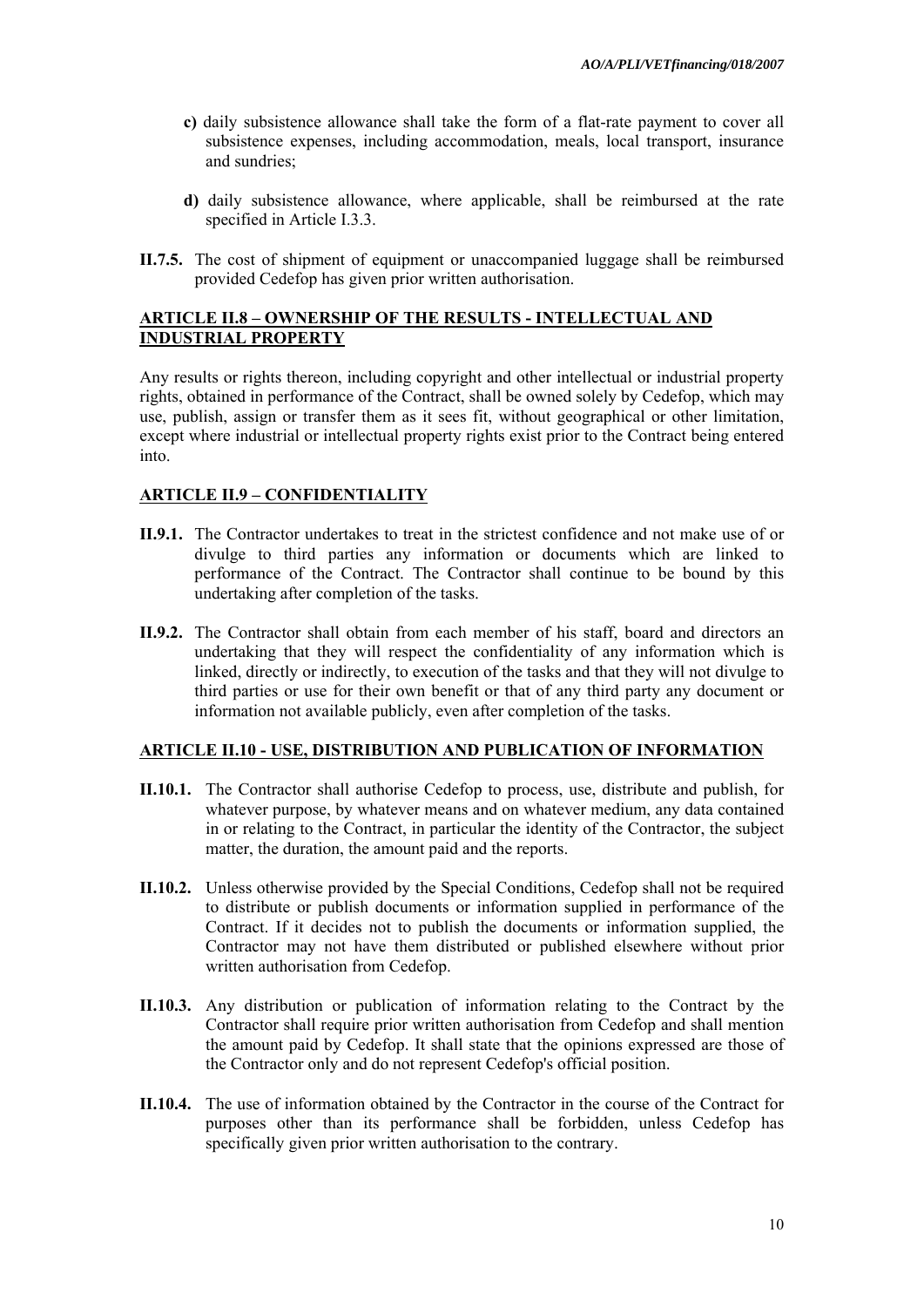## **ARTICLE II. 11 – TAXATION**

- **II.11.1.** The Contractor shall have sole responsibility for compliance with the tax laws which apply to him. Failure to comply shall make the relevant invoices invalid.
- **II.11.2.** The Contractor recognises that Cedefop is, as a rule, exempt from all taxes and duties, including value added tax (VAT), pursuant to the provisions of Articles 3 and 4 of the Protocol on the Privileges and Immunities of the European Communities.
- **II.11.3.** The Contractor shall accordingly complete the necessary formalities with the relevant authorities to ensure that the goods and services required for performance of the Contract are exempt from taxes and duties, including VAT.
- **II.11.4.** Invoices presented by the Contractor shall indicate his place of taxation for VAT purposes and shall specify separately the amounts not including VAT and the amounts including VAT.

## **ARTICLE II.12 – FORCE MAJEURE**

- **II.12.1.** Force majeure shall mean any unforeseeable and exceptional situation or event beyond the control of the contracting parties which prevents either of them from performing any of their obligations under the Contract, was not due to error or negligence on their part or on the part of a subcontractor, and could not have been avoided by the exercise of due diligence. Defects in equipment or material or delays in making it available, labour disputes, strikes or financial problems cannot be invoked as force majeure unless they stem directly from a relevant case of force majeure.
- **II.12.2.** Without prejudice to the provisions of Article II.1.8, if either contracting party is faced with force majeure, it shall notify the other party without delay by registered letter with acknowledgment of receipt or equivalent, stating the nature, likely duration and foreseeable effects.
- **II.12.3.** Neither contracting party shall be held in breach of its contractual obligations if it has been prevented from performing them by force majeure. Where the Contractor is unable to perform his contractual obligations owing to force majeure, he shall have the right to remuneration only for tasks actually executed.
- **II.12.4.** The contracting parties shall take the necessary measures to reduce damage to a minimum.

## **ARTICLE II.13 – SUBCONTRACTING**

- **II.13.1.** The Contractor shall not subcontract without prior written authorisation from Cedefop nor cause the Contract to be performed in fact by third parties.
- **II.13.2.** Even where Cedefop authorises the Contractor to subcontract to third parties, he shall none the less remain bound by his obligations to Cedefop under the Contract and shall bear exclusive liability for proper performance of the Contract.
- **II.13.3.** The Contractor shall make sure that the subcontract does not affect rights and guarantees to which Cedefop is entitled by virtue of the Contract, notably Article II.17.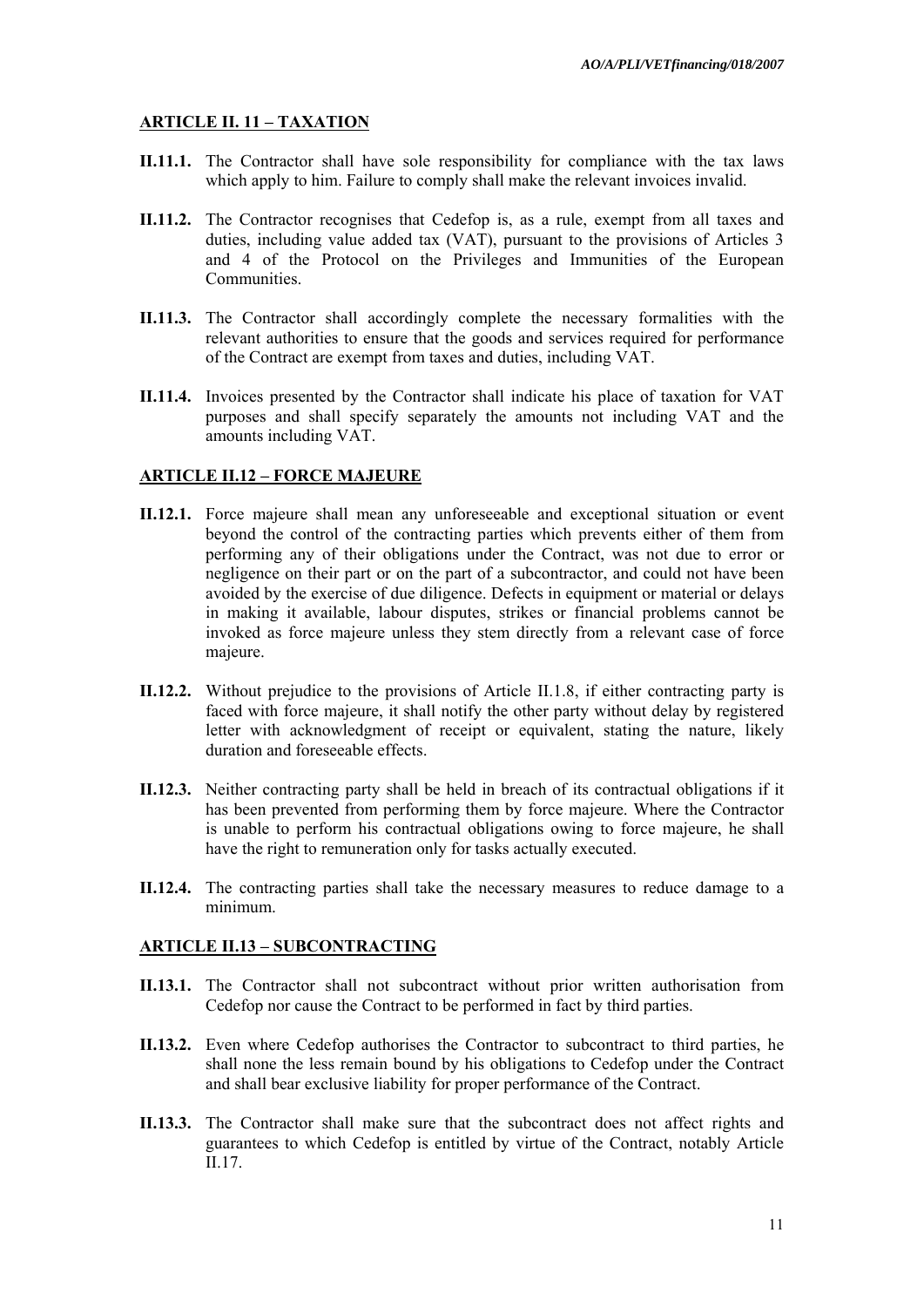## **ARTICLE II.14 – ASSIGNMENT**

- **II.14.1.** The Contractor shall not assign the rights and obligations arising from the Contract, in whole or in part, without prior written authorisation from Cedefop.
- **II.14.2.** In the absence of the authorisation referred to in 1 above, or in the event of failure to observe the terms thereof, assignment by the Contractor shall not be enforceable against and shall have no effect on Cedefop.

#### **ARTICLE II.15 – TERMINATION BY CEDEFOP**

- **II.15.1.** Cedefop may terminate the Contract in the following circumstances:
- (a) where the Contractor is being wound up, is having his affairs administered by the courts, has entered into an arrangement with creditors, has suspended business activities, is the subject of proceedings concerning those matters, or is in any analogous situation arising from a similar procedure provided for in national legislation or regulations;
- (b) where the Contractor has been convicted of an offence concerning his professional conduct by a judgment which has the force of *res judicata*;
- (c) where the Contractor has been guilty of grave professional misconduct proven by any means which the contracting authority can justify;
- (d) where the Contractor has not fulfilled obligations relating to the payment of social security contributions or the payment of taxes in accordance with the legal provisions of the country in which he is established or with those of the country applicable to the Contract or those of the country where the Contract is to be performed;
- (e) where Cedefop seriously suspects the Contractor of fraud, corruption, involvement in a criminal organisation or any other illegal activity detrimental to the Communities' financial interests;
- (f) where the Contractor is in breach of his obligations under Article II.3;
- (g) where the Contractor was guilty of misrepresentation in supplying the information required by Cedefop as a condition of participation in the Contract procedure or failed to supply this information;
- (h) where a change in the Contractor's legal, financial, technical or organisational situation could, in Cedefop's opinion, have a significant effect on the performance of the Contract;
- (i) where execution of the tasks has not actually commenced within three months of the date foreseen, and the new date proposed, if any, is considered unacceptable by Cedefop;
- (j) where the Contractor is unable, through his own fault, to obtain any permit or licence required for performance of the Contract;
- (k) where the Contractor, after receiving formal notice in writing to comply, specifying the nature of the alleged failure, and after being given the opportunity to remedy the failure within a reasonable period following receipt of the formal notice, remains in serious breach of his contractual obligations.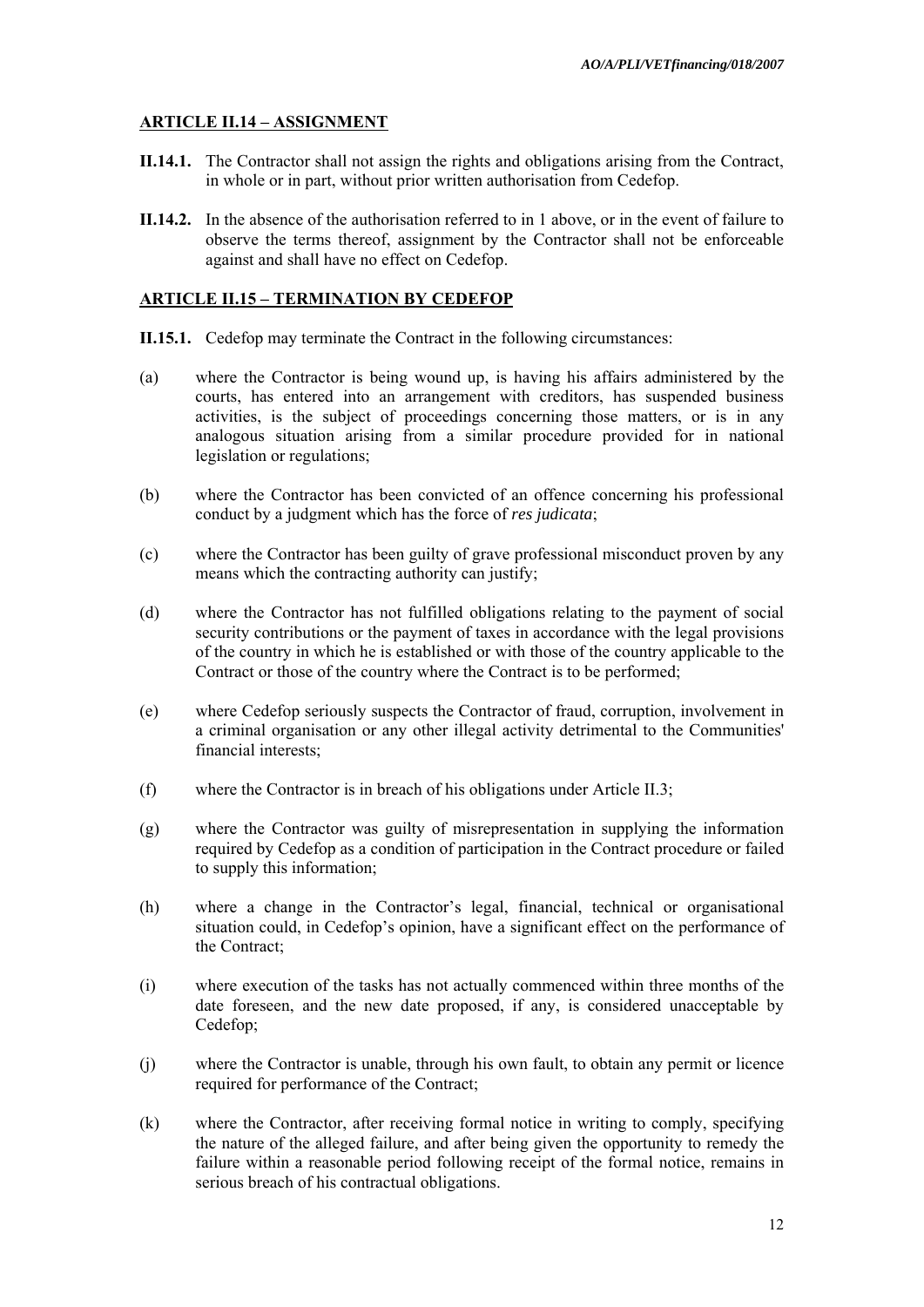- **II.15.2.** In case of force majeure, notified in accordance with Article II.12, either contracting party may terminate the Contract, where performance thereof cannot be ensured for a period corresponding to at least to one fifth of the period laid down in Article I.2.3.
- **II.15.3.** Prior to termination under point e), h) or k), the Contractor shall be given the opportunity to submit his observations.

Termination shall take effect on the date on which a registered letter with acknowledgment of receipt terminating the Contract is received by the Contractor, or on any other date indicated in the letter of termination.

**II.15.4.** Consequences of termination:

In the event of Cedefop terminating the Contract in accordance with this Article and without prejudice to any other measures provided for in the Contract, the Contractor shall waive any claim for consequential damages, including any loss of anticipated profits for uncompleted work. On receipt of the letter terminating the Contract, the Contractor shall take all appropriate measures to minimise costs, prevent damage, and cancel or reduce his commitments. He shall draw up the documents required by the Special Conditions for the tasks executed up to the date on which termination takes effect, within a period not exceeding sixty days from that date.

Cedefop may claim compensation for any damage suffered and recover any sums paid to the Contractor under the Contract.

On termination Cedefop may engage any other contractor to complete the services. Cedefop shall be entitled to claim from the Contractor all extra costs incurred in making good and completing the services, without prejudice to any other rights or guarantees it has under the Contract.

## **ARTICLE II.16 – LIQUIDATED DAMAGES**

Should the Contractor fail to perform his obligations under the Contract within the time limits set by the Contract, then, without prejudice to the Contractor's actual or potential liability incurred in relation to the Contract or to Cedefop's right to terminate the Contract, Cedefop may decide to impose liquidated damages of 0.2% of the amount specified in Article I.3.1 per calendar day of delay. The Contractor may submit arguments against this decision within thirty days of notification by registered letter with acknowledgement of receipt or equivalent. In the absence of reaction on his part or of written withdrawal by Cedefop within thirty days of the receipt of such arguments, the decision imposing the liquidated damages shall become enforceable. These liquidated damages shall not be imposed where there is provision for interest for late completion. Cedefop and the Contractor expressly acknowledge and agree that any sums payable under this Article are in the nature of liquidated damages and not penalties, and represent a reasonable estimate of fair compensation for the losses that may be reasonably anticipated from such failure to perform obligations.

## **ARTICLE II.17 – CHECKS AND AUDITS**

**II.17.1.** Pursuant to Article 142 of the Financial Regulation applicable to the general budget of the European Communities, the European Court of Auditors shall be empowered to audit the documents held by the natural or legal persons receiving payments from the budget of the European Communities from signature of the Contract up to five years after payment of the balance.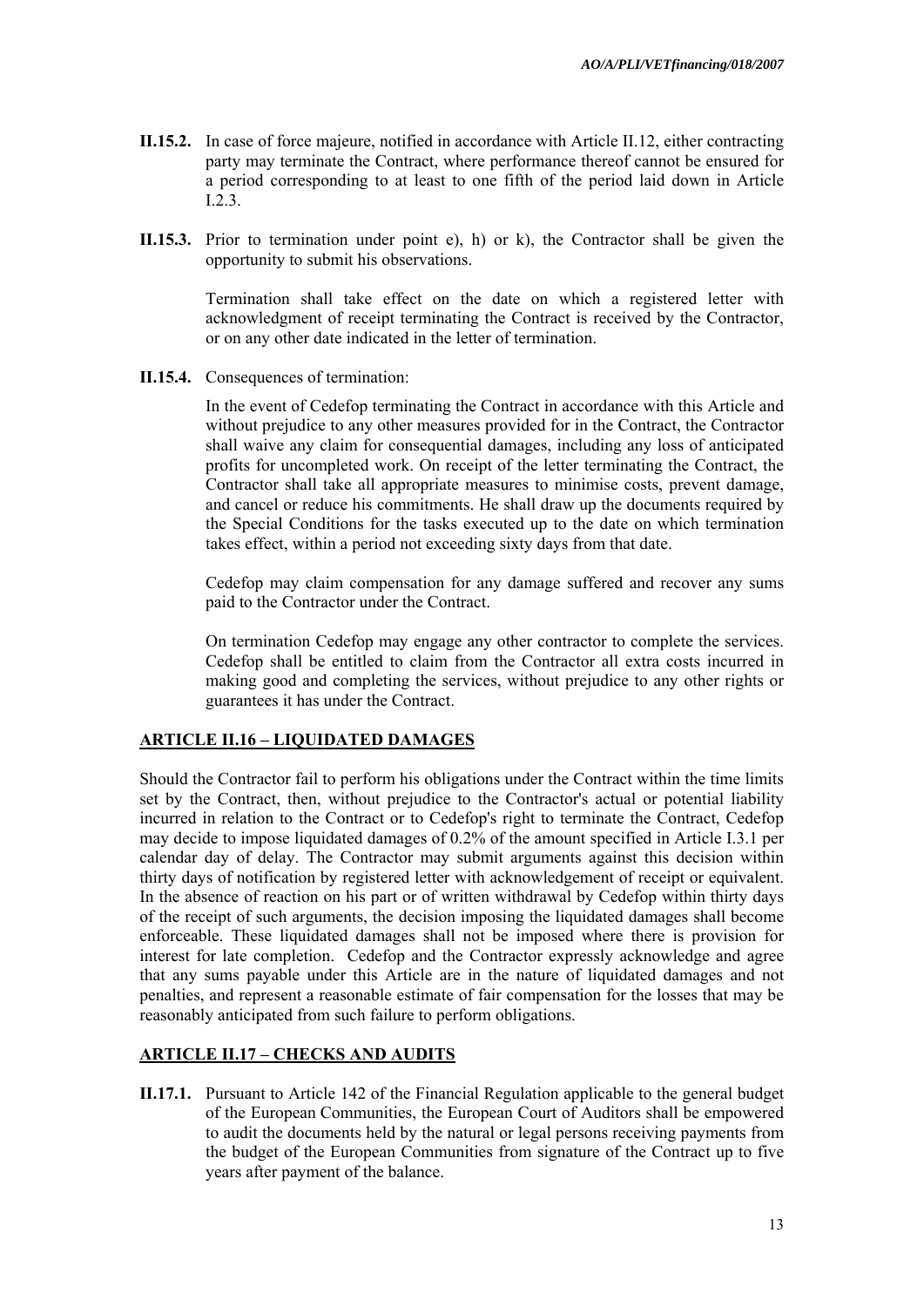- **II.17.2.** Cedefop or an outside body of its choice shall have the same rights as the European Court of Auditors for the purpose of checks and audits limited to compliance with contractual obligations from signature of the Contract up to five years after payment of the balance.
- **II.17.3.** In addition, the European Anti Fraud Office may carry out on-the-spot checks and inspections in accordance with Council Regulation (Euratom, EC) No 2185/96 and Parliament and Council Regulation (EC) No 1073/1999 from signature of the Contract up to five years after payment of the balance.

## **ARTICLE II.18 – AMENDMENTS**

Any amendment to the Contract shall be the subject of a written agreement concluded by the contracting parties. An oral agreement shall not be binding on the contracting parties.

## **ARTICLE II.19 – SUSPENSION OF THE CONTRACT**

Without prejudice to Cedefop 's right to terminate the Contract, Cedefop may at any time and for any reason suspend execution of the tasks under the Contract or any part thereof. Suspension shall take effect on the day the Contractor receives notification by registered letter with acknowledgment of receipt or equivalent, or at a later date where the notification so provides. Cedefop may at any time following suspension give notice to the Contractor to resume the work suspended. The Contractor shall not be entitled to claim compensation on account of suspension of the Contract or of part thereof.

Done at Thessalonikiki in duplicate in English.

For the Contractor, [*Company name*/forename/surname/function]

 $signature[s]$ :

signature[s]:

[forename/surname/function]

Date Date Date

For Cedefop,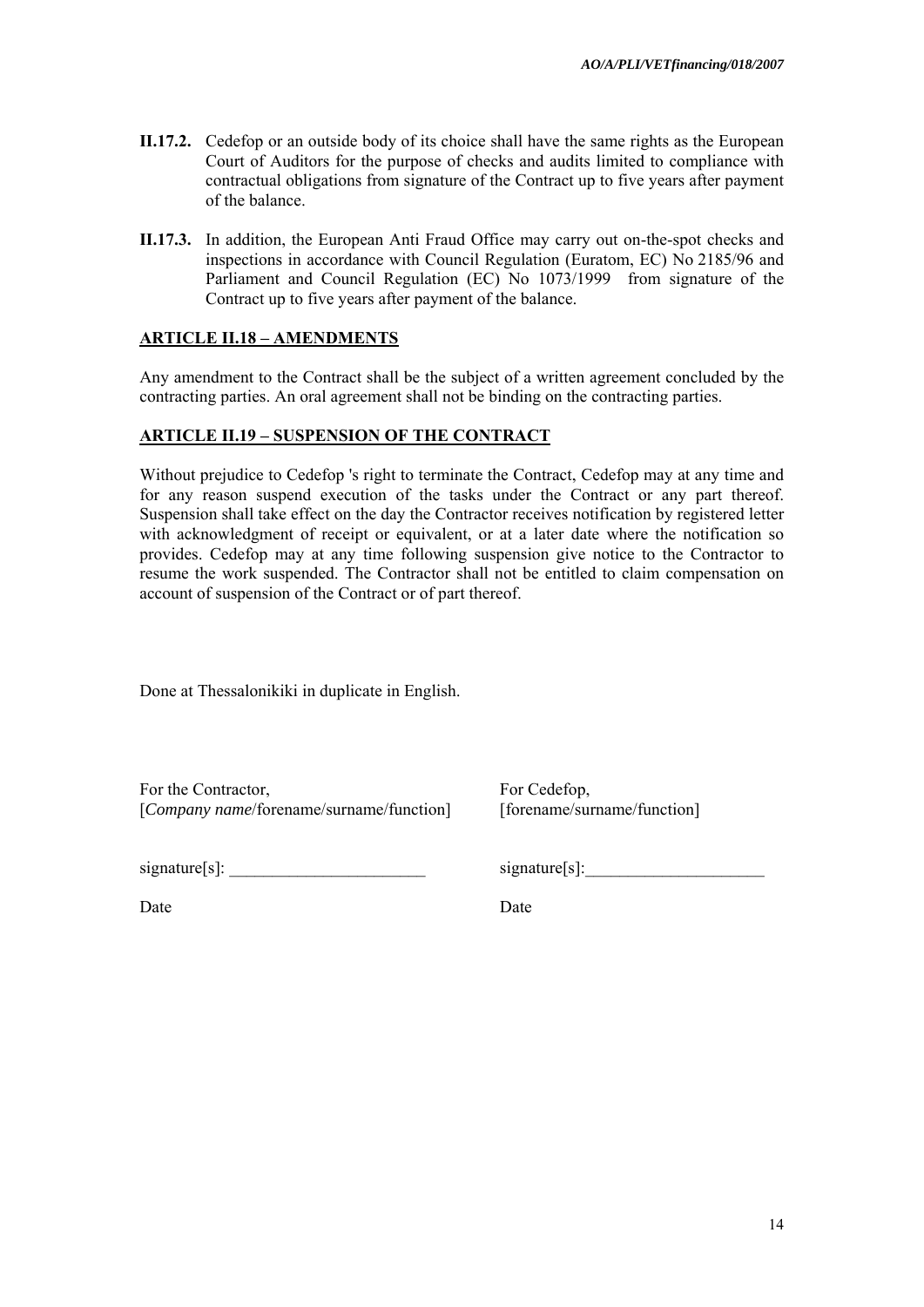# **ANNEX I**

**Tender Specifications and Monitoring**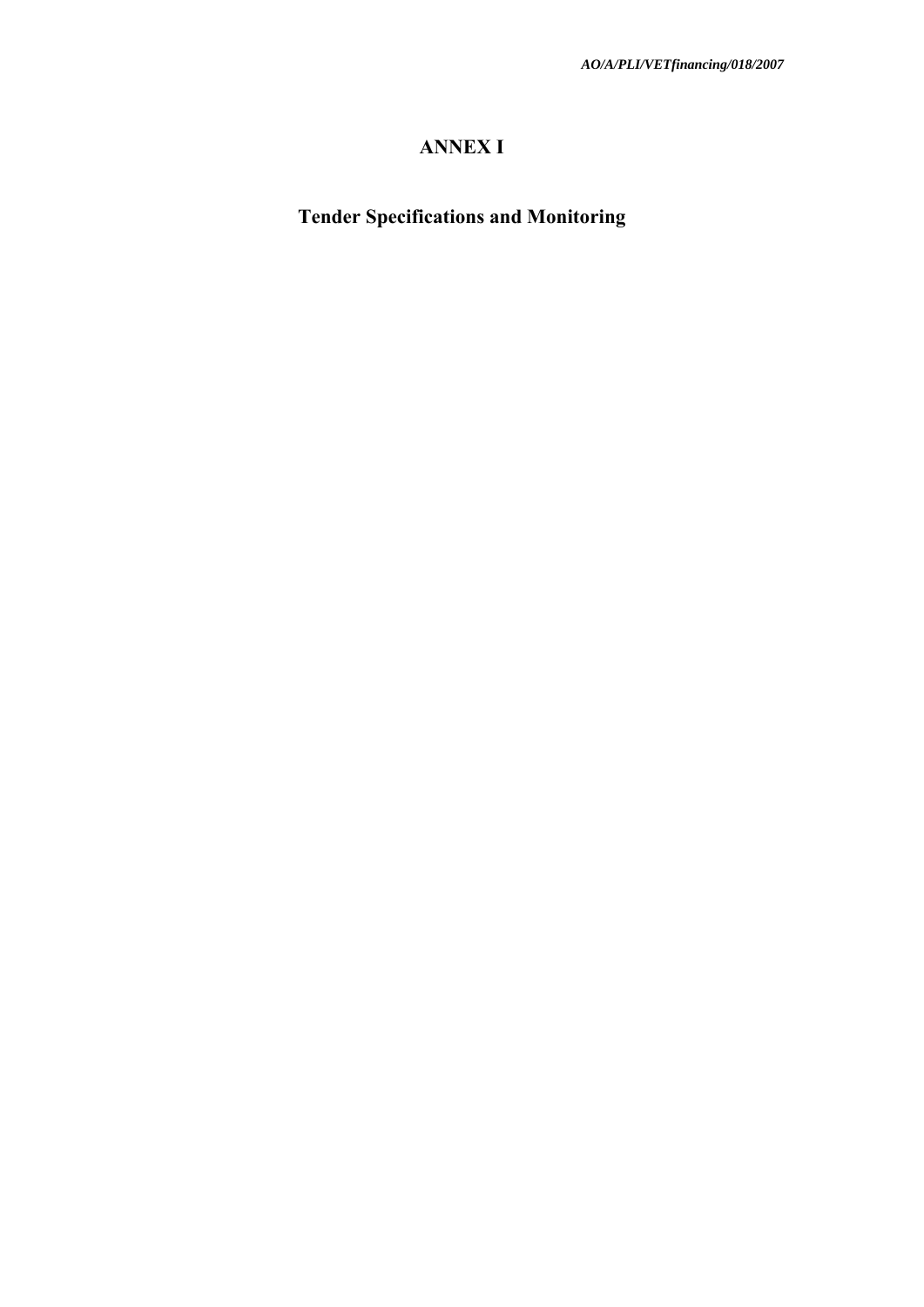# **ANNEX II to the draft contract**

#### **EUROPEAN CENTRE FOR THE DEVELOPMENT OF VOCATIONAL TRAINING**

Rules concerning the reimbursement of the travel, subsistence and miscellaneous expenses of experts from outside the Centre invited to meetings

THE GOVERNING BOARD OF THE EUROPEAN CENTRE FOR THE DEVELOPMENT OF VOCATIONAL TRAINING

HAVING REGARD to Council Regulation (EEC) No 337/75 of 10<sup>th</sup> February 1975 establishing a European Centre for the development of vocational training,

HAVING REGARD to the financial regulation applicable to the European Centre for the development of vocational training (Cedefop decision of 31.3.2003, last modified on 16 March 2006,

HAS ADOPTED THESE RULES:

#### **General provisions**

#### **Article 1**

1. Persons to whom these rules apply

a) Experts from outside the Centre invited to deliver professional advice to committee members, a group of experts or individuals invited for meetings regardless of where the meeting is held.

b) Any person responsible for accompanying a handicapped person invited as an expert to the Centre.

#### **Article 2**

No moral, material or bodily harm incurred by the expert or by the person responsible for accompanying a handicapped expert in the course of the journey or of his stay in the place where the meeting is held may be the subject of a claim against the Centre unless it can be imputed to the Centre.

The person invited using his/her own means of transport assumes, in particular, entire responsibility for any accident which may occur.

## **II - Payment of expenses**

#### **Travel expenses**

#### **Article 3**

1. The expert has the right to reimbursement of his/her travel expenses from the place of departure (professional or private address) to the place where the meeting is taking place using the most economic form of transport, taking into account the distance: in principle by first class rail for distances not exceeding 400 kilometres (single ticket based on the official distance calculated by the railway company), economy class air tickets for distances exceeding 400 kilometres or where the journey involves a sea crossing.

2. Travel expenses are reimbursed upon presentation of the original documents, tickets or printouts in the case where tickets are purchased on-line, as well as the boarding pass for the outward journey. The documents submitted should show the travel class, the travel time and the price paid**.**

3. Reimbursement for travel by car shall be based on the first-class rail fare.

4. Where rail travel is not available for the journey undertaken by private car, reimbursement will be calculated at the rate of 0,22  $\epsilon$ /km.

5. Taxi fares will not be reimbursed.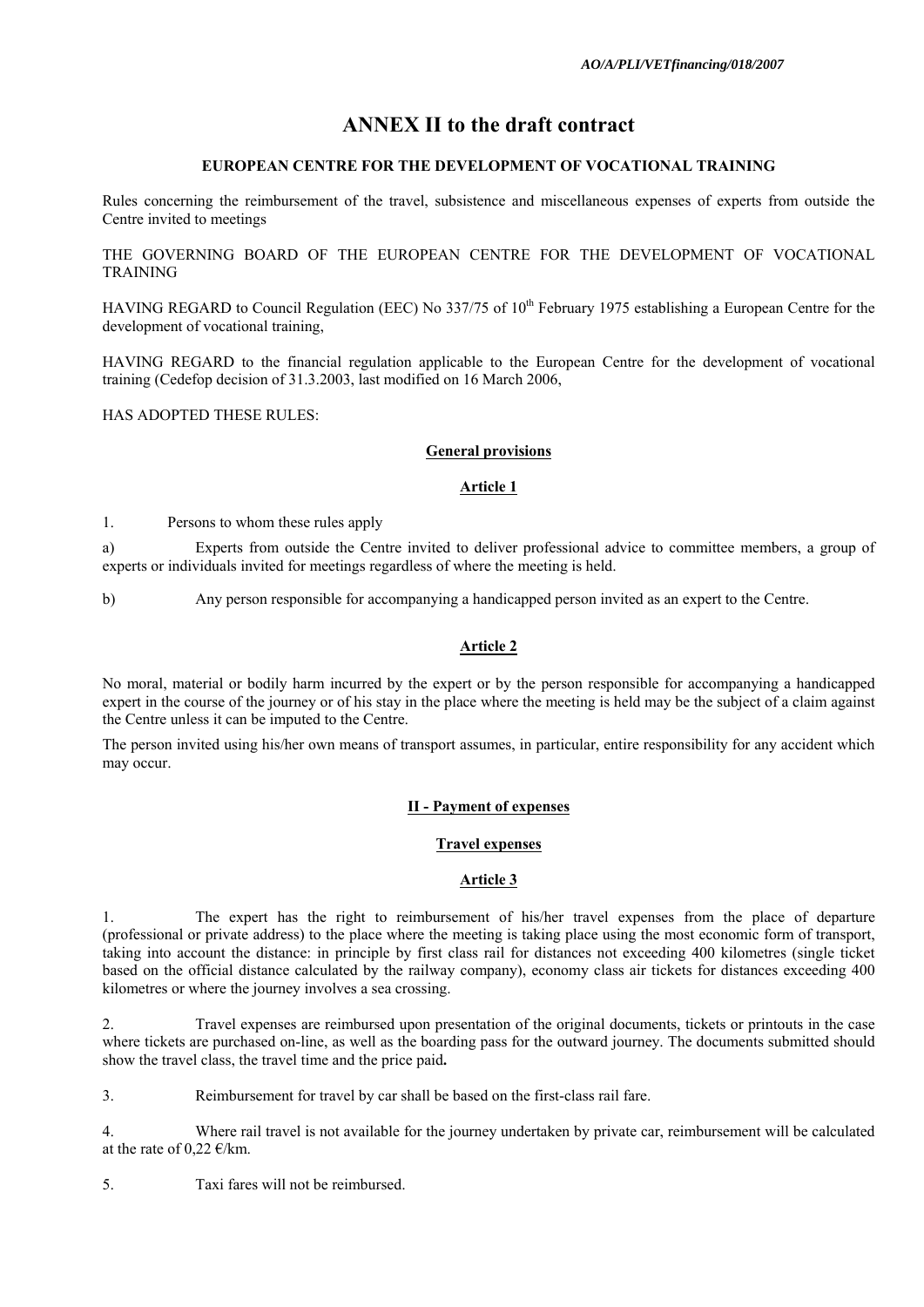#### **Article 4**

By derogation from the provision of Article 2, the Director of the Centre may decide that the travel expenses will only be reimbursed on the basis of the return rail fare in second class. In such a case, the invitation letter shall specify the reimbursement conditions.

#### **Subsistence expenses Article 5**

1. The allowance for expenses per day of meetings, cover all the expert's expenses at the place where the meeting is held, including the cost of meals and local travel (bus, tram, underground, taxi)

2. The daily expenses allowance amounts to  $92,00 \in$ .

<span id="page-16-0"></span> $\overline{\phantom{a}}$ 

3. If the distance of the place of departure to the meeting is equal to or less than 100 km, the allowance for expenses per day shall be reduced by 50%.

4. If the expert is obliged to spend one or several nights at the place of the meeting on account of the incompatibility of the hours of the meeting with travel arrangements<sup>[1](#page-16-0)</sup>, a nightly accommodation allowance will be paid. This allowance amounts to 100,00€ per night, the number of nights cannot exceed the number of days of the meeting  $+1$ .

5. An allowance for accommodation and/or daily expenses can be approved exceptionally if the extension of the stay allows the use of cheaper flight tickets and provided that the economy made is higher than the cost for the additional allowances.

6. The allowance for daily expenses and/or accommodation can be increased by 50% for high level experts by reasoned decision of the authorising officer. In this case this has to be mentioned in the invitation letter.

#### **Article 6**

In the case where the time period between two meetings does not permit the expert to return to his place of departure or if the expert prefers not to leave the place of the meeting, the latter has the right to the daily subsistence allowance for each intervening day, but the cost of allowances for the intervening days should not exceed the price of the return air fare.

#### **Article 7**

All expenses incurred by a handicapped expert and his/her accompanying person which are cannot be covered sufficiently by the allowances laid down in Article 4, will be reimbursed on the request of the responsible authorising officer and upon presentation of the necessary documents.

#### **Article 8**

1. Unless stated to the contrary in the letter invitation and in the request for the organisation of the meeting, experts are entitled to an allowance for expenses per day of the meeting and, if necessary, accommodation, provided they state on their word of honour that they do not receive similar allowances from another Community institution for the same stay. The responsible authorising officer assures the coherence between the contents of the invitations and the request for the organisation of the meeting.

As a general rule the expert cannot be obliged either at the place of departure or the place of the meeting to:

 $\triangleright$  leave the place of departure or the place of the meeting before 7.00 a.m. (rail or other means of transport) or before 8 a.m. in the case of air travel);

 $\ge$  arrive at the place of the meeting after 9:00 p.m. (airport) or 10.00 p.m. (rail or other means of transport);

¾ return to the place of original departure after 11.00 p.m. (airport, railway station or other means of transport).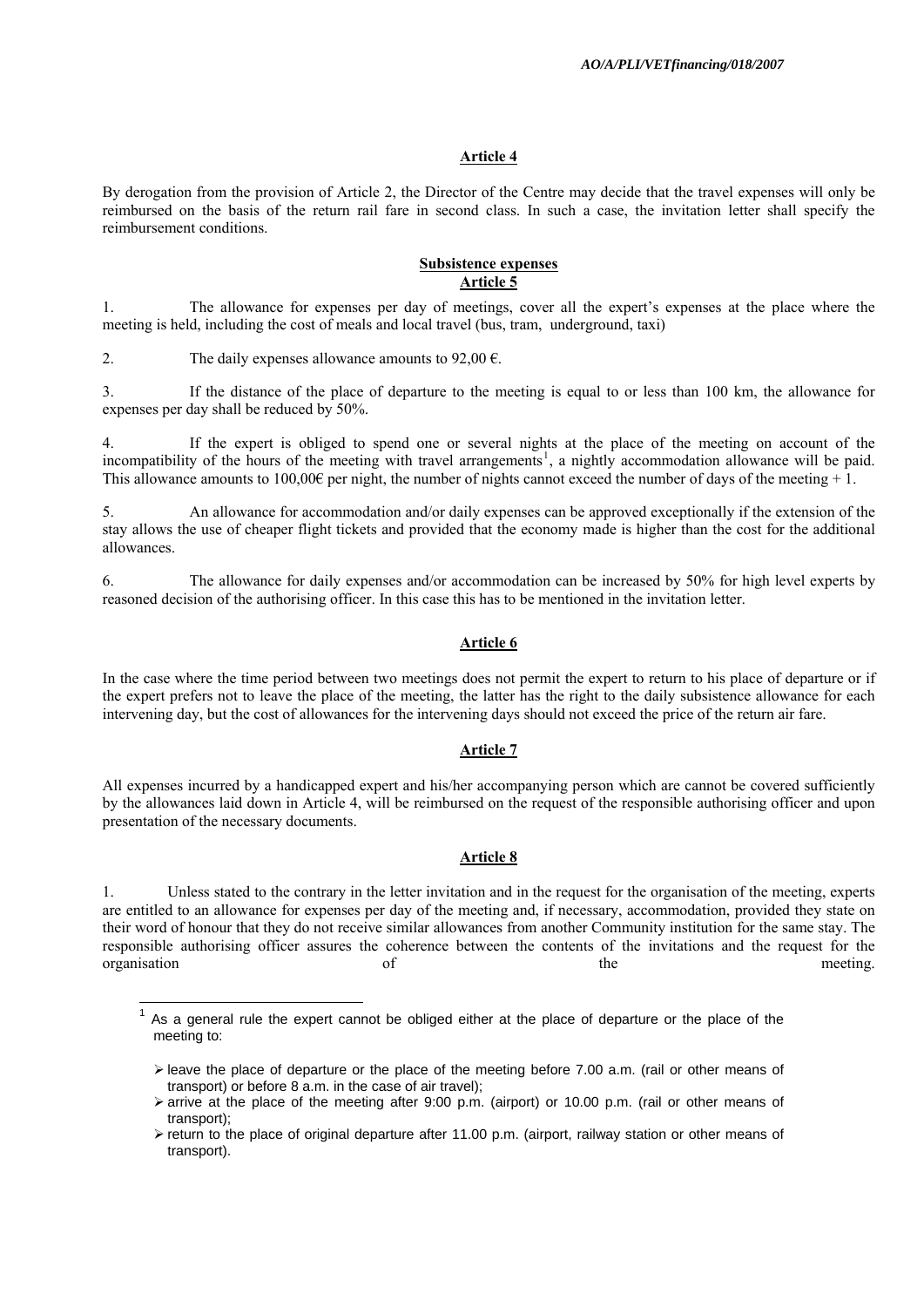2. The responsible authorising officer, by a duly motivated decision and on presentation of the required documents may approve reimbursement of expenses incurred by the expert following specific written or oral instructions.

3. Each reimbursement of travel expenses and daily allowance and/or accommodation shall be paid to one and the same bank account.

#### **III – FINANCIAL PROVISIONS**

#### **Article 9**

1. The payment order is drawn up on the basis of a request for reimbursement, duly completed and signed by the expert and the meeting secretary responsible for checking the attendance of the expert.

2. Experts are required to provide to the secretaries of the meetings, the documents necessary for reimbursement as cited in the financial provisions applicable to the Centre at the latest within 30 calendar days following the last day of the meeting, as evidenced by the date of postage, the date of the fax or the mail.

3. The Centre will reimburse within the period laid down in the relevant implementing provisions of the financial regulation.

4. In the absence of justification by the expert, accepted by the reasoned decision of the authorising officer, nonrespect of the provisions under paragraph 2, relieves the Centre of any obligation to reimburse travel costs and daily allowance expenses.

#### **Article 10**

1. Travel expenses are reimbursed in Euro at the prevailing exchange rate on the day of the meeting.

**2.** Transfer of the allowance for daily expenses and, where it is the case, for accommodation is made in Euro on the basis of the exchange rate on the day of the meeting. The allowances for daily expenses and accommodation will be reviewed on the basis of any modifications made by the Commission.

#### **IV – TRANSITIONAL AND FINAL PROVISIONS**

#### **Article 11**

Experts invited before the new provisions enter into force will be reimbursed on the basis of the decision of Centre of 24/01/1997.

This decision replaces the decision of 24/01/1997.

#### **Article 12**

These rules enter into force on 1 May 2007.

3 April 2007 For the Governing Board

The Chairman Peter Rigney